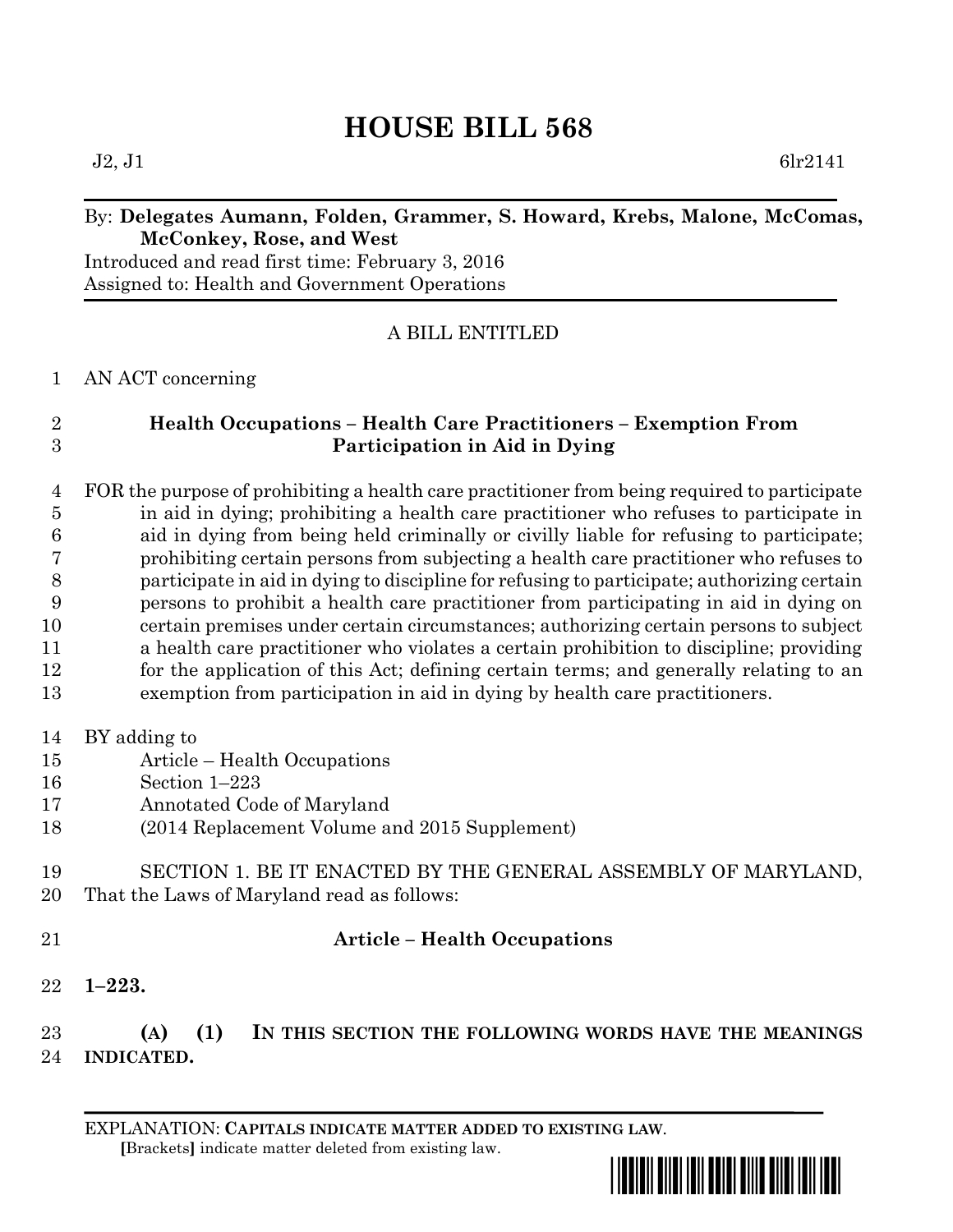**HOUSE BILL 568**

 **(2) "AID IN DYING" MEANS THE PROVISION OF MEDICATION BY A HEALTH CARE PRACTITIONER TO A PATIENT FOR THE PURPOSE OF ENDING THE PATIENT'S LIFE.**

 **(3) "HEALTH CARE FACILITY" HAS THE MEANING STATED IN § 19–114 OF THE HEALTH – GENERAL ARTICLE.**

 **(4) "HEALTH CARE PRACTITIONER" MEANS A PERSON WHO IS LICENSED, CERTIFIED, OR OTHERWISE AUTHORIZED UNDER THE HEALTH OCCUPATIONS ARTICLE TO PROVIDE HEALTH CARE SERVICES IN THE ORDINARY COURSE OF BUSINESS OR PRACTICE OF A PROFESSION.**

 **(B) THIS SECTION APPLIES ONLY IF AID IN DYING IS AUTHORIZED UNDER STATE LAW.**

 **(C) (1) A HEALTH CARE PRACTITIONER MAY NOT BE REQUIRED TO PARTICIPATE IN AID IN DYING.**

 **(2) A HEALTH CARE PRACTITIONER WHO REFUSES TO PARTICIPATE IN AID IN DYING MAY NOT BE HELD CRIMINALLY OR CIVILLY LIABLE FOR REFUSING TO PARTICIPATE.**

 **(3) A HEALTH CARE FACILITY, HEALTH CARE PRACTITIONER, OR PROFESSIONAL ORGANIZATION OR ASSOCIATION MAY NOT SUBJECT A HEALTH CARE PRACTITIONER WHO REFUSES TO PARTICIPATE IN AID IN DYING TO DISCIPLINE FOR REFUSING TO PARTICIPATE.**

 **(D) (1) A HEALTH CARE FACILITY, HEALTH CARE PRACTITIONER, OR PROFESSIONAL ORGANIZATION OR ASSOCIATION MAY PROHIBIT A HEALTH CARE PRACTITIONER FROM PARTICIPATING IN AID IN DYING ON THE PREMISES OF THE PROHIBITING HEALTH CARE FACILITY, HEALTH CARE PRACTITIONER, OR PROFESSIONAL ORGANIZATION OR ASSOCIATION IF THE PROHIBITING HEALTH CARE FACILITY, HEALTH CARE PRACTITIONER, OR PROFESSIONAL ORGANIZATION OR ASSOCIATION HAS NOTIFIED THE HEALTH CARE PRACTITIONER OF THE PROHIBITION.**

 **(2) IF A HEALTH CARE FACILITY, HEALTH CARE PRACTITIONER, OR PROFESSIONAL ORGANIZATION OR ASSOCIATION PROHIBITS PARTICIPATION IN AID IN DYING UNDER PARAGRAPH (1) OF THIS SUBSECTION, THE HEALTH CARE FACILITY, HEALTH CARE PRACTITIONER, OR PROFESSIONAL ORGANIZATION OR ASSOCIATION MAY SUBJECT A HEALTH CARE PRACTITIONER WHO VIOLATES THE PROHIBITION TO DISCIPLINE.**